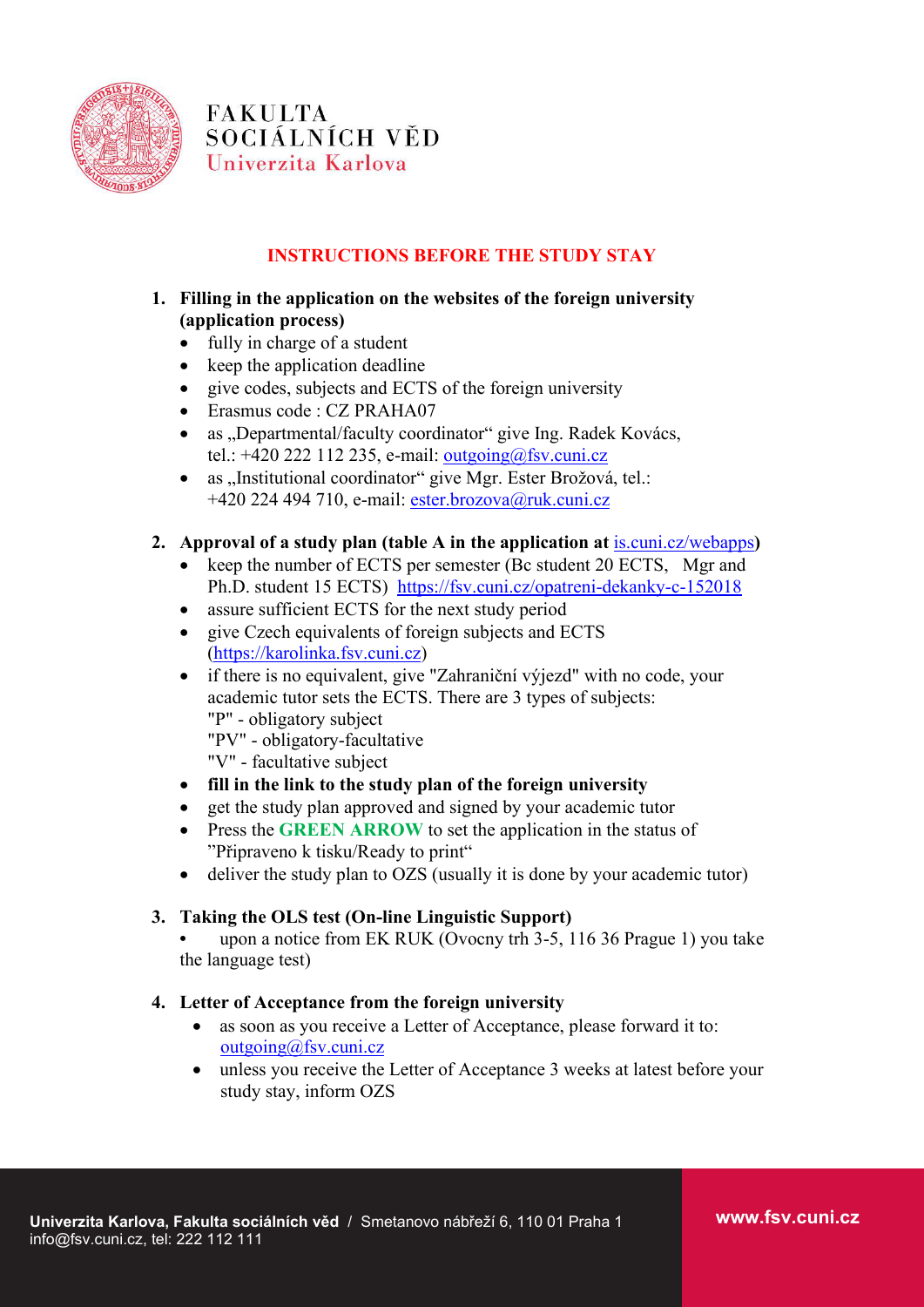

**FAKULTA** SOCIÁLNÍCH VĚD Univerzita Karlova

## **5. opening of EUR accounts in a bank in the Czech Republic**

- after you open an EUR account, please **enter the account number in your web application** (is.cuni.cz/webapps)
- **6. Learning Agreement and Dean´s Decision on the Scholarship to pick up at OZS**
	- upon the notice from the coordinator, please pick up the Dean's Decision on Scholarship at OZS in the office hours, Smetanovo nabrezi 6, 110 00 Prague 1, office 216
	- **outgoing students in the winter semester must assure a check of the study results for next academic year at the Student Services Office**
	- **if proceeding to a higher stage of study (from Bc to MA or MA or PhD), students must assure a premature enrollment at the Student Services Office**
- **7. An invitation from the European Office of RUK (signing the Financial Agreement)**
	- you Learning agreement + Study Plan, Letter of Acceptance, Dean's Decision on Scholarship and sign the Financial Agreement

## **INSTRUCTIONS DURING THE STUDY STAY**

### **Approval of changes to the study plan (Table C)**

- Enter the changes into the study plan at is.cuni.cz/webapps (Table C and D) by pressing either the red cross  $(X)$  to delete the subject or plus  $(+)$  to add a new subject.
- Send the changed study plan for approval to your academic tutor who will ensure its delivery to the International Office  $(outgoing@fsv.cuni.cz).$  $(outgoing@fsv.cuni.cz).$

#### **Extension of the study stay**

• Deliver a Letter of Acceptance from the foreign university to  $outgoing@fsv.cuni.cz$ , get the study plan approved and signed by your academic tutor.

**www.fsv.cuni.cz**